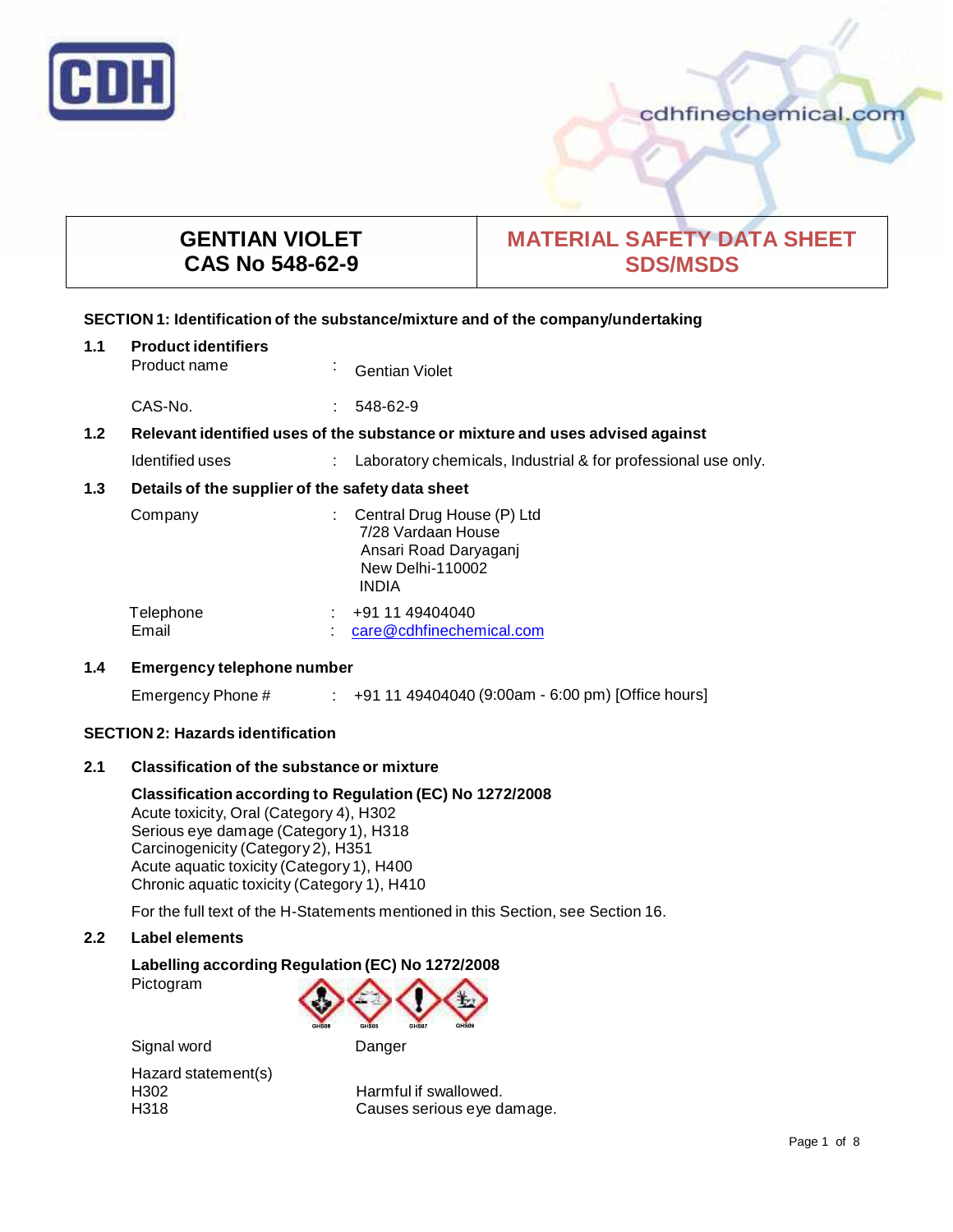| H <sub>351</sub><br>H410                 | Suspected of causing cancer.<br>Very toxic to aquatic life with long lasting effects.                                               |
|------------------------------------------|-------------------------------------------------------------------------------------------------------------------------------------|
| Precautionary statement(s)               |                                                                                                                                     |
| P <sub>273</sub>                         | Avoid release to the environment.                                                                                                   |
| P <sub>280</sub>                         | Wear protective gloves/eye protection/face protection.                                                                              |
| $P305 + P351 + P338$                     | IF IN EYES: Rinse cautiously with water for several minutes. Remove<br>contact lenses, if present and easy to do. Continue rinsing. |
| P <sub>501</sub>                         | Dispose of contents/container to an approved waste disposal plant.                                                                  |
| Supplemental Hazard<br><b>Statements</b> | none                                                                                                                                |

#### **2.3 Other hazards**

This substance/mixture contains no components considered to be either persistent, bioaccumulative and toxic (PBT), or very persistent and very bioaccumulative (vPvB) at levels of 0.1% or higher.

#### **SECTION 3: Composition/information on ingredients**

#### **3.1 Substances**

| Synonyms                                                      | ÷ | <b>Basic Violet 3</b><br>Methyl Violet 10B<br>Hexamethylpararosaniline chloride<br>Gentian Violet<br><b>Crystal Violet</b> |
|---------------------------------------------------------------|---|----------------------------------------------------------------------------------------------------------------------------|
| Formula<br>Molecular weight<br>CAS-No.<br>EC-No.<br>Index-No. |   | : $C_{25}H_{30}CIN_{3}$<br>407.98 g/mol<br>548-62-9<br>208-953-6<br>612-204-00-2                                           |
|                                                               |   |                                                                                                                            |

# **Hazardous ingredients according to Regulation (EC) No 1272/2008**

**Concentration** 

**C.I. Basic violet 3** Included in the Candidate List of Substances of Very High Concern (SVHC) according to Re gulation (EC) No. 190 7/2006 (REACH)

| CAS-No.   | 548-62-9     | Acute Tox. 4; Eye Dam. 1;                          | $\leq$ 100 % |  |
|-----------|--------------|----------------------------------------------------|--------------|--|
| EC-No.    | 208-953-6    | Carc. 2: Aguatic Acute 1:                          |              |  |
| Index-No. | 612-204-00-2 | Aquatic Chronic 1; H302,<br>H318, H351, H400, H410 |              |  |
|           |              | M-Factor - Aquatic Acute: 10                       |              |  |
|           |              |                                                    |              |  |

For the full text of the H-Statements mentioned in this Section, see Section 16.

#### **SECTION 4: First aid measures**

#### **4.1 Description of first aid measures**

#### **General advice**

Consult a physician. Show this safety data sheet to the doctor in attendance.

#### **If inhaled**

If breathed in, move person into fresh air. If not breathing, give artificial respiration. Consult a physician.

#### **In case of skin contact**

Wash off with soap and plenty of water. Consult a physician.

# **In case of eye contact**

Rinse thoroughly with plenty of water for at least 15 minutes and consult a physician.

#### **If swallowed**

Never give anything by mouth to an unconscious person. Rinse mouth with water. Consult a physician.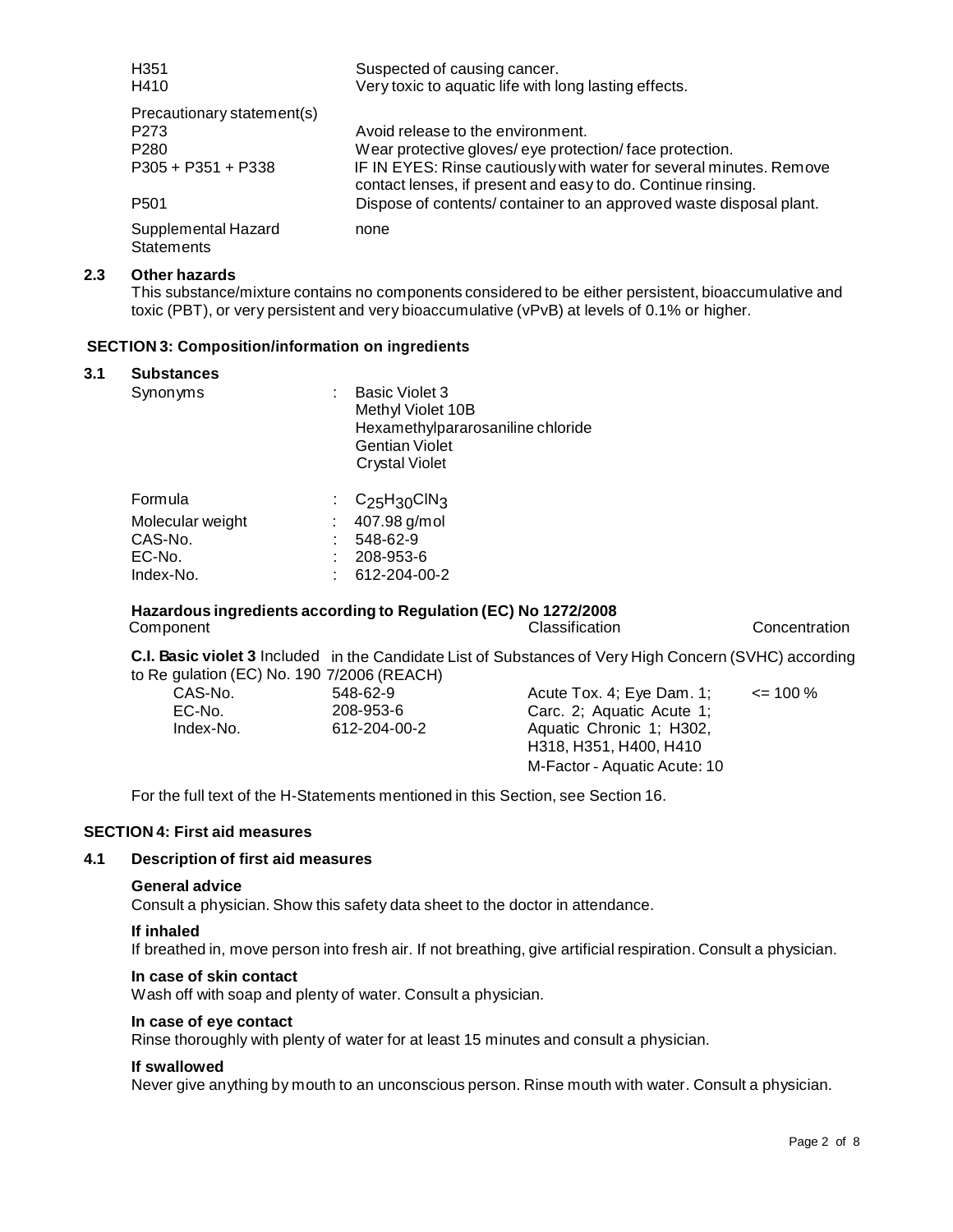#### **4.2 Most important symptoms and effects, both acute and delayed** The most important known symptoms and effects are described in the labelling (see section 2.2) and/or in section 11

**4.3 Indication of any immediate medical attention and special treatment needed** No data available

#### **SECTION 5: Firefighting measures**

#### **5.1 Extinguishing media**

**Suitable extinguishing media** Use water spray, alcohol-resistant foam, dry chemical or carbon dioxide.

- **5.2 Special hazards arising from the substance ormixture** Carbon oxides, Nitrogen oxides (NOx), Hydrogen chloride gas
- **5.3 Advice for firefighters** Wear self-contained breathing apparatus for firefighting if necessary.
- **5.4 Further information** No data available

#### **SECTION 6: Accidentalrelease measures**

**6.1 Personal precautions, protective equipment and emergency procedures** Use personal protective equipment. Avoid dust formation. Avoid breathing vapours, mist or gas. Ensure adequate ventilation. Evacuate personnel to safe areas. Avoid breathing dust. For personal protection see section 8.

# **6.2 Environmental precautions**

Prevent further leakage or spillage if safe to do so. Do not let product enter drains. Discharge into the environment must be avoided.

- **6.3 Methods and materials for containment and cleaning up** Pick up and arrange disposal without creating dust. Sweep up and shovel. Keep in suitable, closed containers for disposal.
- **6.4 Reference to other sections** For disposal see section 13.

### **SECTION 7: Handling and storage**

#### **7.1 Precautions for safe handling**

Avoid contact with skin and eyes. Avoid formation of dust and aerosols. Provide appropriate exhaust ventilation at places where dust is formed. For precautions see section 2.2.

# **7.2 Conditions for safe storage, including any incompatibilities**

Store in cool place. Keep container tightly closed in a dry and well-ventilated place.

Light sensitive. Storage class (TRGS 510): Non Combustible Solids

# **7.3 Specific end use(s)**

Apart from the uses mentioned in section 1.2 no other specific uses are stipulated

### **SECTION 8: Exposure controls/personal protection**

#### **8.1 Control parameters**

# **8.2 Exposure controls**

# **Appropriate engineering controls**

Handle in accordance with good industrial hygiene and safety practice. Wash hands before breaks and at the end of workday.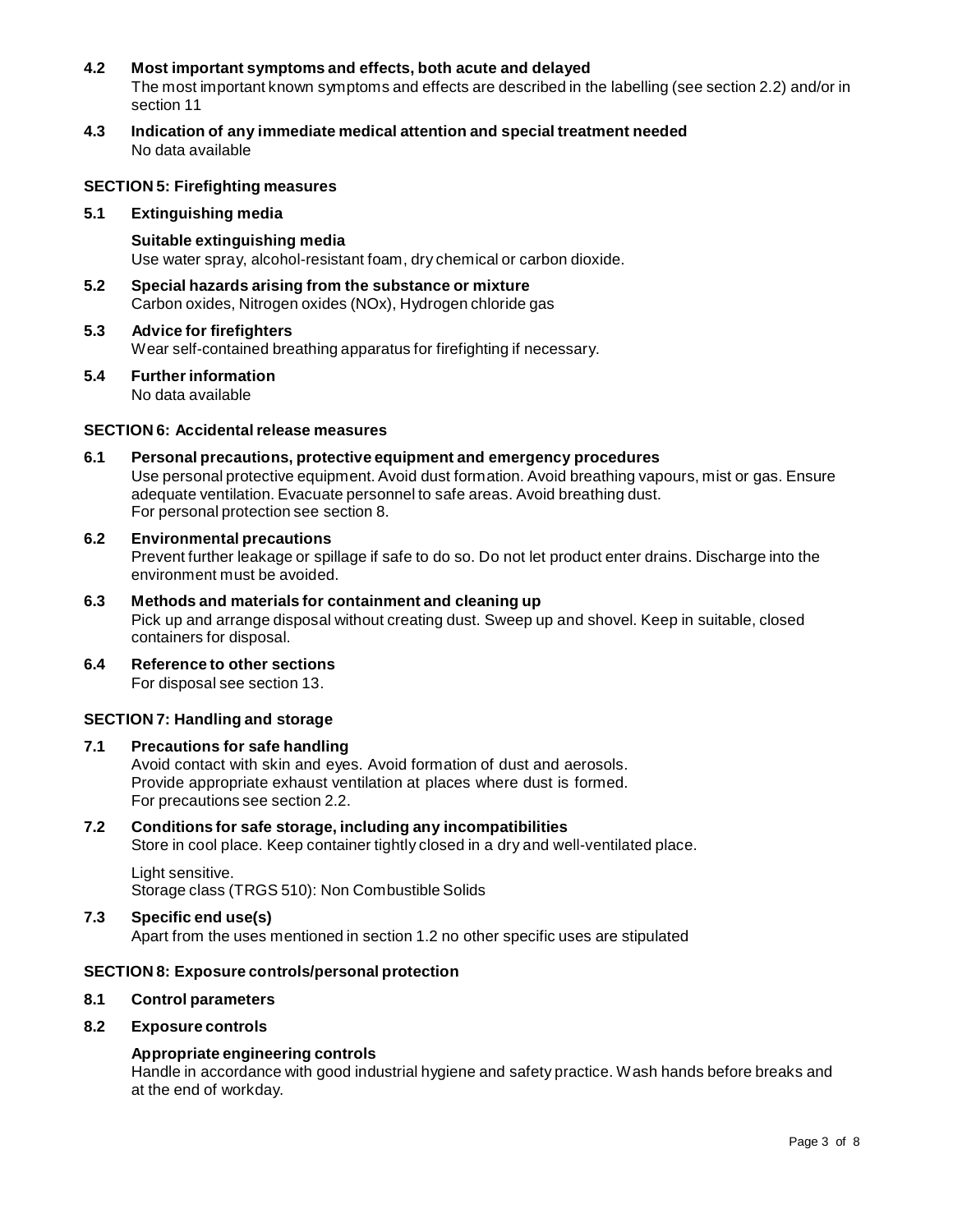# **Personal protective equipment**

#### **Eye/face protection**

Face shield and safety glasses Use equipment for eye protection tested and approved under appropriate government standards such as NIOSH (US) or EN 166(EU).

### **Skin protection**

Handle with gloves. Gloves must be inspected prior to use. Use proper glove removal technique (without touching glove's outer surface) to avoid skin contact with this product. Dispose of contaminated gloves after use in accordance with applicable laws and good laboratory practices. Wash and dry hands.

#### **Body Protection**

Complete suit protecting against chemicals, The type of protective equipment must be selected according to the concentration and amount of the dangerous substance at the specific workplace.

#### **Respiratory protection**

Where risk assessment shows air-purifying respirators are appropriate use (EN 143) respirator cartridges as a backup to engineering controls. If th full-face supplied air respirator. Use respirators and components tested and approved under appropriate government standards such as NIOSH (US) or CEN (EU).

#### **Control of environmental exposure**

Prevent further leakage or spillage if safe to do so. Do not let product enter drains. Discharge into the environment must be avoided.

#### **SECTION 9: Physical and chemical properties**

#### **9.1 Information on basic physical and chemical properties**

| a) | Appearance                                         | Form: powder<br>Colour: dark green |
|----|----------------------------------------------------|------------------------------------|
| b) | Odour                                              | No data available                  |
| C) | Odour Threshold                                    | No data available                  |
| d) | рH                                                 | 2.5 - 3.5 at 10 g/l at 20 °C       |
| e) | Melting point/freezing<br>point                    | Melting point/range: 205 °C - dec. |
| f) | Initial boiling point and<br>boiling range         | No data available                  |
| g) | Flash point                                        | No data available                  |
| h) | Evaporation rate                                   | No data available                  |
| i) | Flammability (solid, gas)                          | No data available                  |
| j) | Upper/lower<br>flammability or<br>explosive limits | No data available                  |
| k) | Vapour pressure                                    | No data available                  |
| I) | Vapour density                                     | No data available                  |
| m) | Relative density                                   | 1.190 g/cm3 at 20 $^{\circ}$ C     |
| n) | Water solubility                                   | soluble                            |
| O) | Partition coefficient: n-<br>octanol/water         | log Pow: 1.172 at 25 °C            |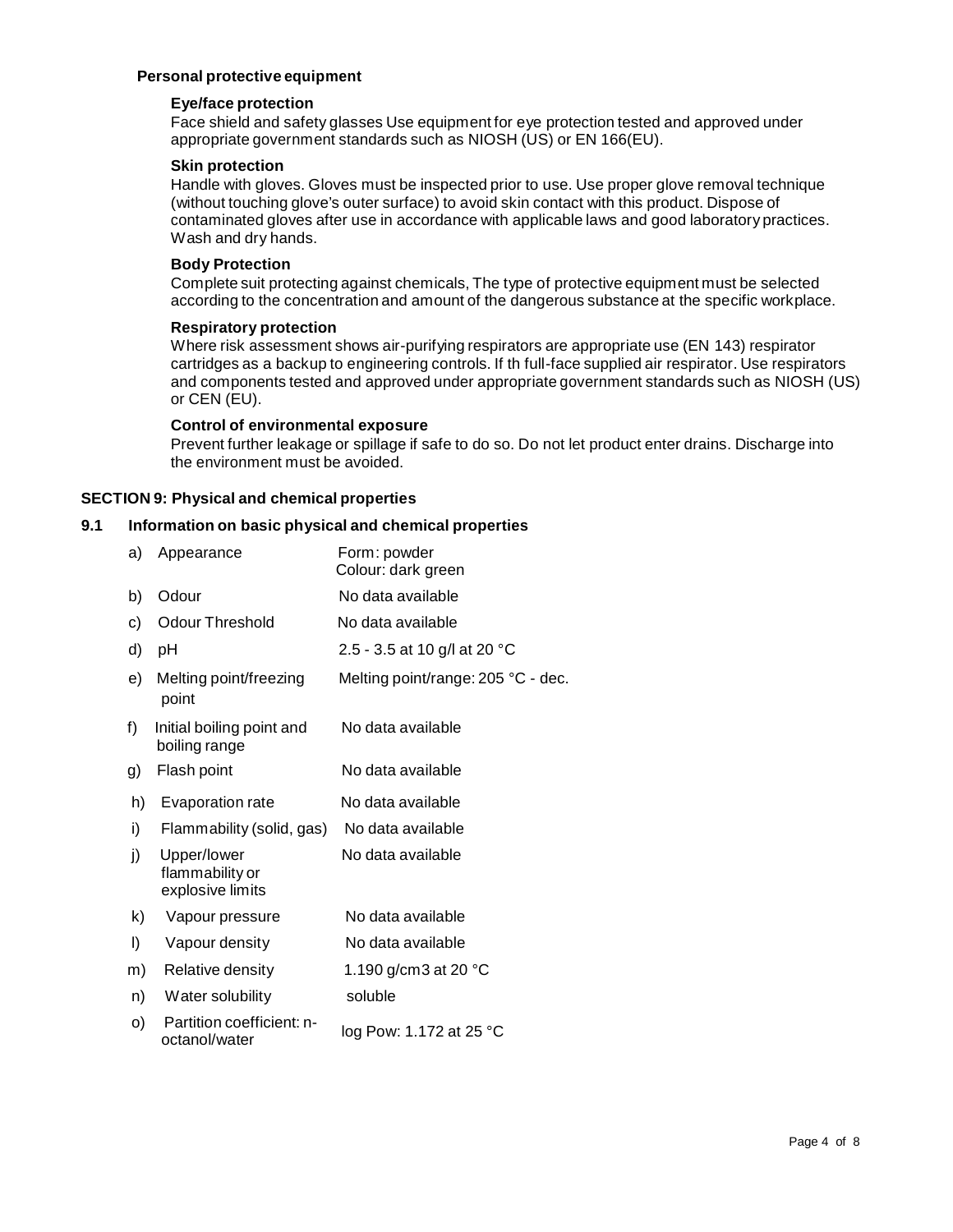| p)   |                                                                           | Auto-ignition                               | >190 °C           |  |
|------|---------------------------------------------------------------------------|---------------------------------------------|-------------------|--|
|      | q)                                                                        | temperature<br>Decomposition<br>temperature | No data available |  |
|      | r)                                                                        | Viscosity                                   | No data available |  |
|      |                                                                           | s) Explosive properties                     | No data available |  |
|      | t)                                                                        | Oxidizing properties                        | No data available |  |
| 9.2  |                                                                           | Other safety information                    |                   |  |
|      |                                                                           | Bulk density                                | 220 - 400 kg/m3   |  |
|      |                                                                           | Surface tension                             | 44.2 mN/m         |  |
|      |                                                                           | <b>SECTION 10: Stability and reactivity</b> |                   |  |
| 10.1 | <b>Reactivity</b><br>No data available                                    |                                             |                   |  |
| 10.2 | <b>Chemical stability</b><br>Stable under recommended storage conditions. |                                             |                   |  |
| 10.3 | <b>Possibility of hazardous reactions</b><br>No data available            |                                             |                   |  |
| 10.4 | <b>Conditions to avoid</b><br>No data available                           |                                             |                   |  |
|      |                                                                           |                                             |                   |  |

**10.5 Incompatible materials** Strong oxidizing agents

# **10.6 Hazardous decomposition products** Hazardous decomposition products formed under fire conditions. - Carbon oxides, Nitrogen oxides (NOx), Hydrogen chloride gas Other decomposition products - No data available In the event of fire: see section 5

### **SECTION 11: Toxicological information**

#### **11.1 Information on toxicological effects**

#### **Acute toxicity**

LD50 Oral - Mouse - 96 mg/kg(C.I. Basic violet 3) LD50 Oral - Rabbit - 150 mg/kg(C.I. Basic violet 3) LD50 Intraperitoneal - Rat - 8.9 mg/kg(C.I. Basic violet 3) LD50 Intraperitoneal - Mouse - 5.1 mg/kg(C.I. Basic violet 3) LD50 Intraperitoneal - Rabbit - 5 mg/kg(C.I. Basic violet 3) LD50 Intraduodenal - Rabbit - 160 mg/kg(C.I. Basic violet 3)

#### **Skin corrosion/irritation**

No data available(C.I. Basic violet 3)

**Serious eye damage/eye irritation** Severe eye irritation(C.I. Basic violet 3)

#### **Respiratory orskin sensitisation**

No data available(C.I. Basic violet 3)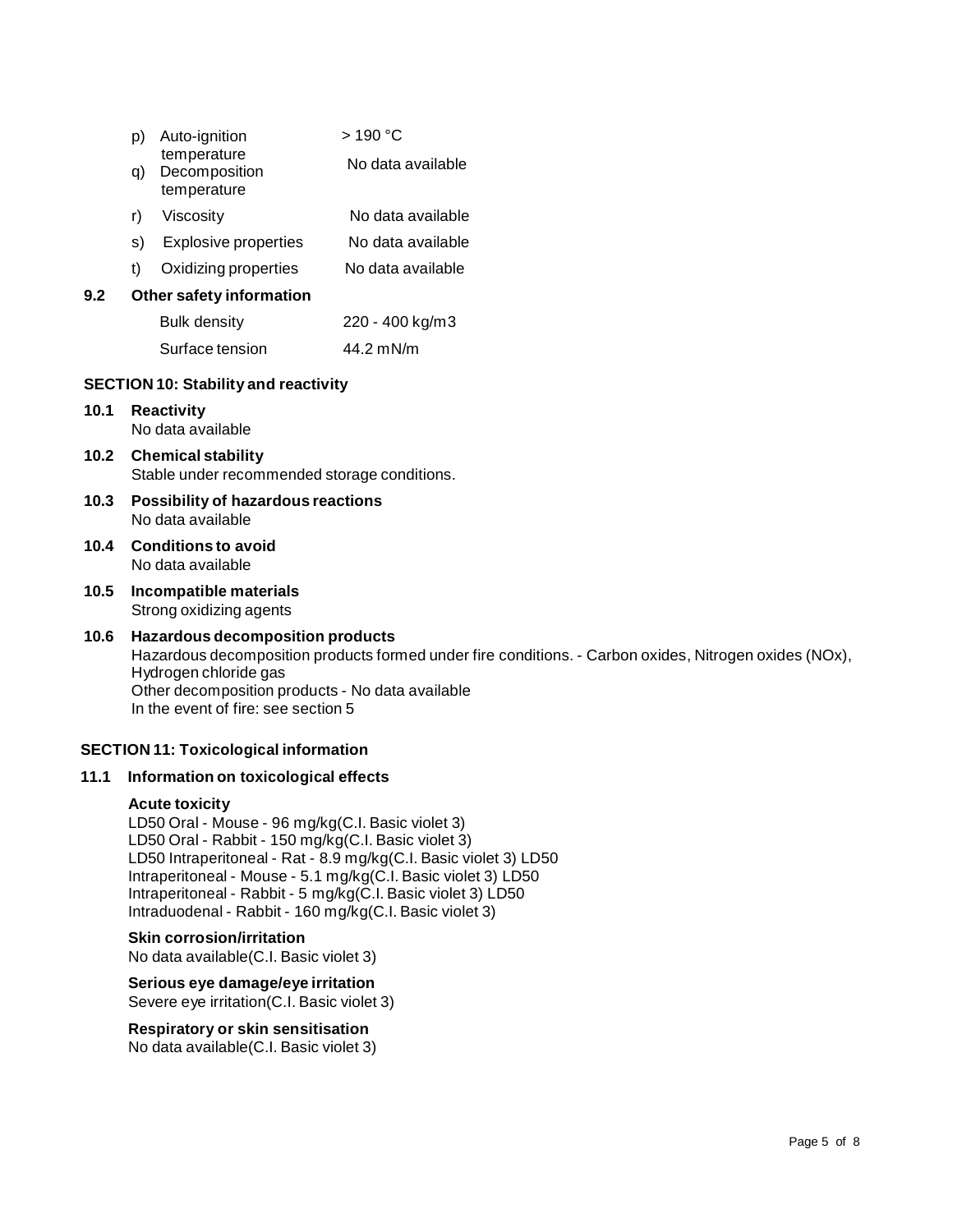### **Germ cell mutagenicity**

Human(C.I. Basic violet 3) HeLa cell DNA inhibition Human(C.I. Basic violet 3) HeLa cell Cytogenetic analysis Human(C.I. Basic violet 3) lymphocyte Cytogenetic analysis Rat(C.I. Basic violet 3) Liver DNA inhibition Mouse(C.I. Basic violet 3) lymphocyte DNA damage Hamster(C.I. Basic violet 3) ovary Cytogenetic analysis Mammal(C.I. Basic violet 3) lymphocyte DNA damage Mammal(C.I. Basic violet 3) Other cell types Cytogenetic analysis Non-mammalian(C.I. Basic violet 3) Other cell types Cytogenetic analysis Result: Equivocal evidence. Histidine reversion (Ames)

#### **Carcinogenicity**

Limited evidence of a carcinogenic effect.(C.I. Basic violet 3)

IARC: No component of this product present at levels greater than or equal to 0.1% is identified as probable, possible or confirmed human carcinogen by IARC.

#### **Reproductive toxicity**

No data available(C.I. Basic violet 3)

**Specific target organ toxicity - single exposure** No data available(C.I. Basic violet 3)

**Specific target organ toxicity - repeated exposure** No data available

**Aspiration hazard** No data available(C.I. Basic violet 3)

# **Additional Information**

RTECS: BO9000000

prolonged or repeated exposure can cause:, Nausea, Headache, Vomiting(C.I. Basic violet 3)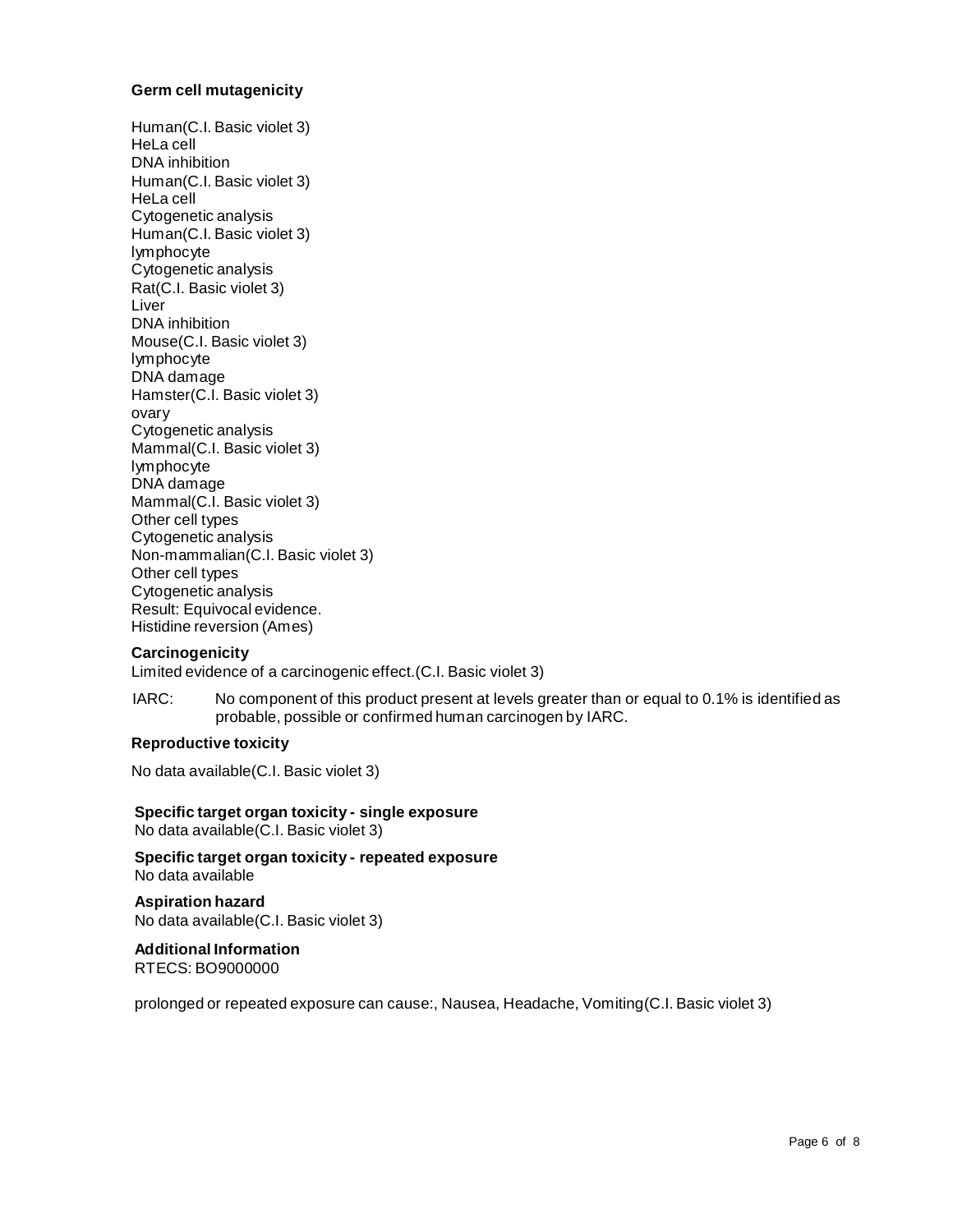# **SECTION 12: Ecological information**

#### **12.1 Toxicity**

Toxicity to daphnia and other aquatic invertebrates EC50 - Daphnia magna (Water flea) - 0.35 mg/l - 48 h(C.I. Basic violet 3) (OECD Test Guideline 202) Toxicity to algae EC50 - Pseudokirchneriella subcapitata - 0.42 mg/l - 72 h(C.I. Basic violet 3)

(OECD Test Guideline 201)

# **12.2 Persistence and degradability**

Result: 10 % - Not readily biodegradable.

Ratio BOD/ThBOD 0.12 % (C.I. Basic violet 3)

**12.3 Bioaccumulative potential** No data available

# **12.4 Mobility in soil** No data available(C.I. Basic violet 3)

**12.5 Results of PBT and vPvB assessment** This substance/mixture contains no components considered to be either persistent, bioaccumulative and toxic (PBT), or very persistent and very bioaccumulative (vPvB) at levels of 0.1% or higher.

# **12.6 Other adverse effects**

Very toxic to aquatic life with long lasting effects.

# **SECTION 13: Disposal considerations**

#### **13.1 Waste treatment methods**

#### **Product**

Offer surplus and non-recyclable solutions to a licensed disposal company. Dissolve or mix the material with a combustible solvent and burn in a chem scrubber.

#### **Contaminated packaging**

Dispose of as unused product.

### **SECTION 14: Transport information**

| 14.1 | UN number<br>ADR/RID: 3077      |                                   | <b>IMDG: 3077</b>                                                                                                                                                                                                                         | <b>IATA: 3077</b> |
|------|---------------------------------|-----------------------------------|-------------------------------------------------------------------------------------------------------------------------------------------------------------------------------------------------------------------------------------------|-------------------|
| 14.2 | IMDG:<br>IATA:                  | UN proper shipping name           | ADR/RID: ENVIRONMENTALLY HAZARDOUS SUBSTANCE, SOLID, N.O.S. (C.I. Basic violet 3)<br>ENVIRONMENTALLY HAZARDOUS SUBSTANCE, SOLID, N.O.S. (C.I. Basic violet 3)<br>Environmentally hazardous substance, solid, n.o.s. (C.I. Basic violet 3) |                   |
| 14.3 | ADR/RID: 9                      | <b>Transport hazard class(es)</b> | IMDG:9                                                                                                                                                                                                                                    | IATA: 9           |
| 14.4 | Packaging group<br>ADR/RID: III |                                   | IMDG: III                                                                                                                                                                                                                                 | <b>IATA: III</b>  |
|      | ADR/RID: yes                    | 14.5 Environmental hazards        | IMDG Marine pollutant: no                                                                                                                                                                                                                 | IATA: yes         |
| 14.6 |                                 | Special precautions for user      |                                                                                                                                                                                                                                           |                   |

#### **Further information**

EHS-Mark required (ADR 2.2.9.1.10, IMDG code 2.10.3) for single packagings and combination packagings containing inner packagings with Dangerous Goods > 5L for liquids or > 5kg for solids.